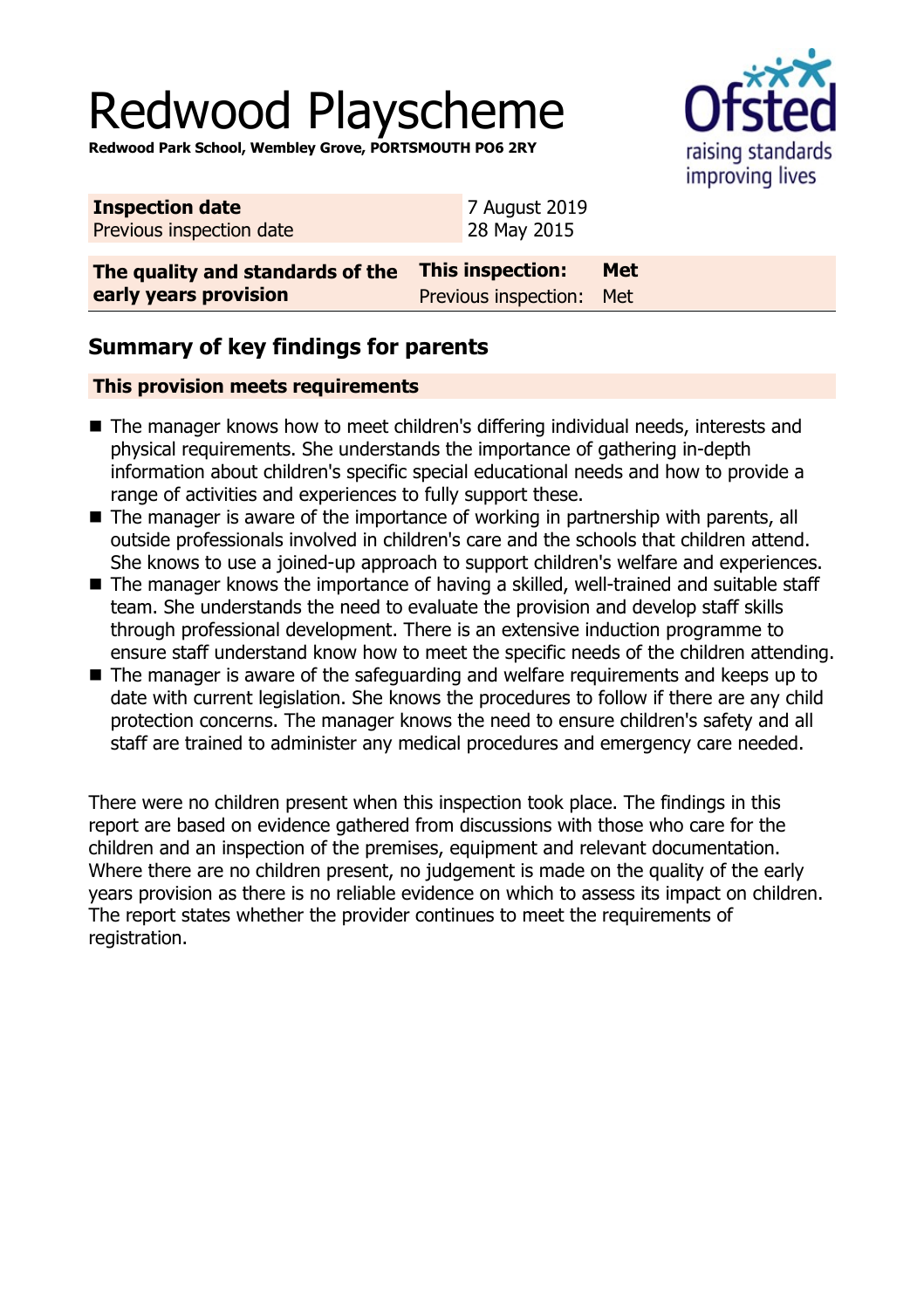#### **Inspection activities**

- The inspector asked the manager to discuss how she plans to meet the needs of children.
- The inspector sampled documentation, including policies, children's records, staff qualifications and staff suitability.
- $\blacksquare$  The inspector spoke with the manager about her understanding of safeguarding and how she meets the welfare requirements.
- $\blacksquare$  The inspector discussed the safety of the premises used by the playscheme.

**Inspector** Ben Parsons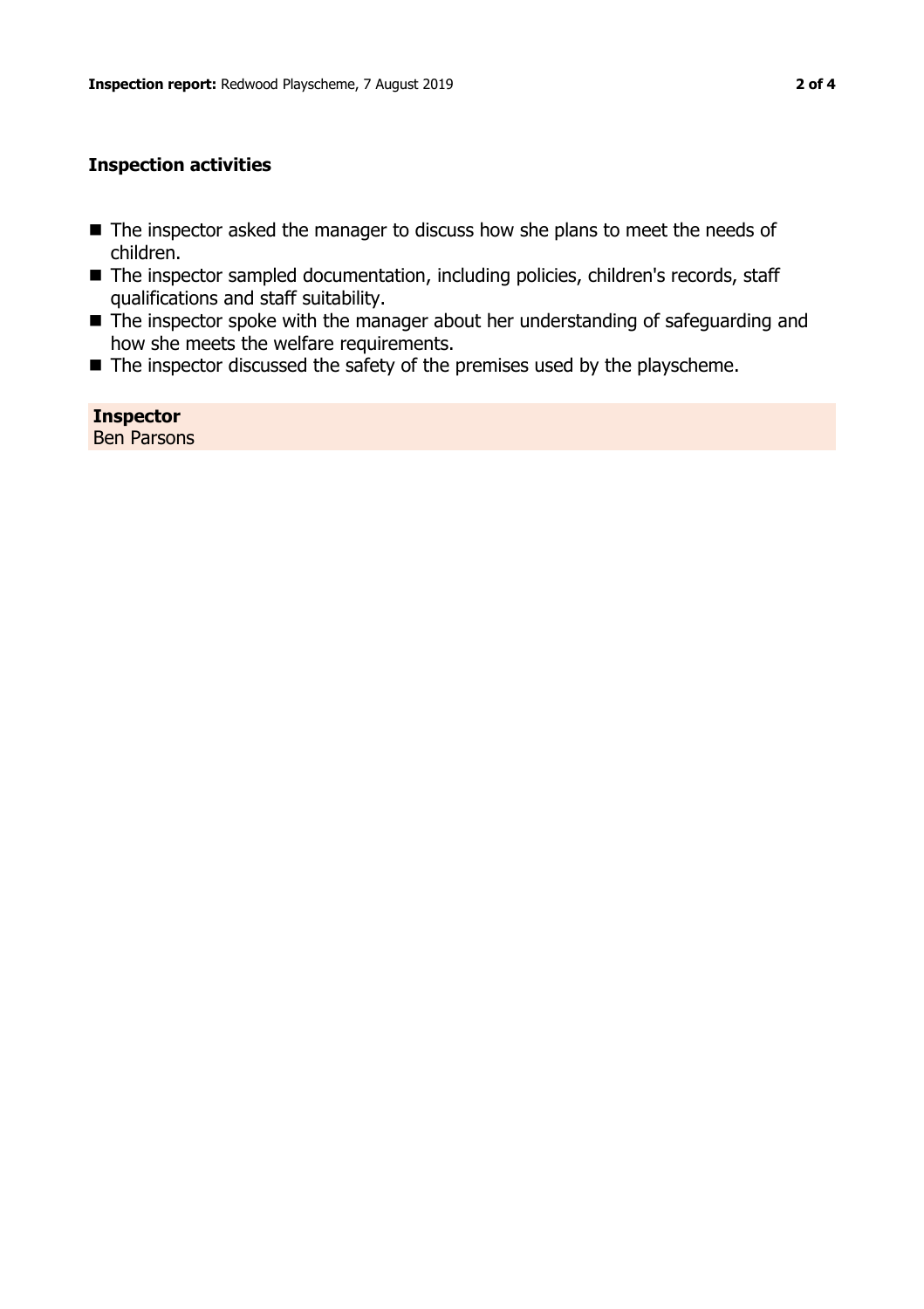### **Setting details**

| Unique reference number                             | EY442069                                                                             |
|-----------------------------------------------------|--------------------------------------------------------------------------------------|
| <b>Local authority</b>                              | Portsmouth                                                                           |
| <b>Inspection number</b>                            | 10114277                                                                             |
| <b>Type of provision</b>                            | Childcare on non-domestic premises                                                   |
| <b>Registers</b>                                    | Early Years Register, Compulsory Childcare<br>Register, Voluntary Childcare Register |
| Day care type                                       | Out-of-school day care                                                               |
| Age range of children                               | $5 - 18$                                                                             |
| <b>Total number of places</b>                       | 30                                                                                   |
| Number of children on roll                          | 120                                                                                  |
| Name of registered person                           | Enableability                                                                        |
| <b>Registered person unique</b><br>reference number | RP521622                                                                             |
| <b>Date of previous inspection</b>                  | 28 May 2015                                                                          |
| <b>Telephone number</b>                             | 07876464507                                                                          |

Redwood Playscheme registered in 2012. It is located in Redwood Park School, in Cosham near Portsmouth. The playscheme staff collect children from their homes and drop them off again after sessions. The playscheme operates most school holidays from 10am until 3.30pm on Monday to Friday. It is exclusively for children with severe special educational needs and/or disabilities. There are 80 members of staff, 60 of whom hold relevant qualifications ranging from level 3 to level 6.

This inspection was carried out by Ofsted under sections 49 and 50 of the Childcare Act 2006 on the quality and standards of provision that is registered on the Early Years Register. The registered person must ensure that this provision complies with the statutory framework for children's learning, development and care, known as the early years foundation stage.

Any complaints about the inspection or the report should be made following the procedures set out in the quidance *Complaints procedure: raising concerns and making* complaints about Ofsted, which is available from Ofsted's website: www.ofsted.gov.uk. If you would like Ofsted to send you a copy of the guidance, please telephone 0300 123 4234, or email [enquiries@ofsted.gov.uk.](mailto:enquiries@ofsted.gov.uk)